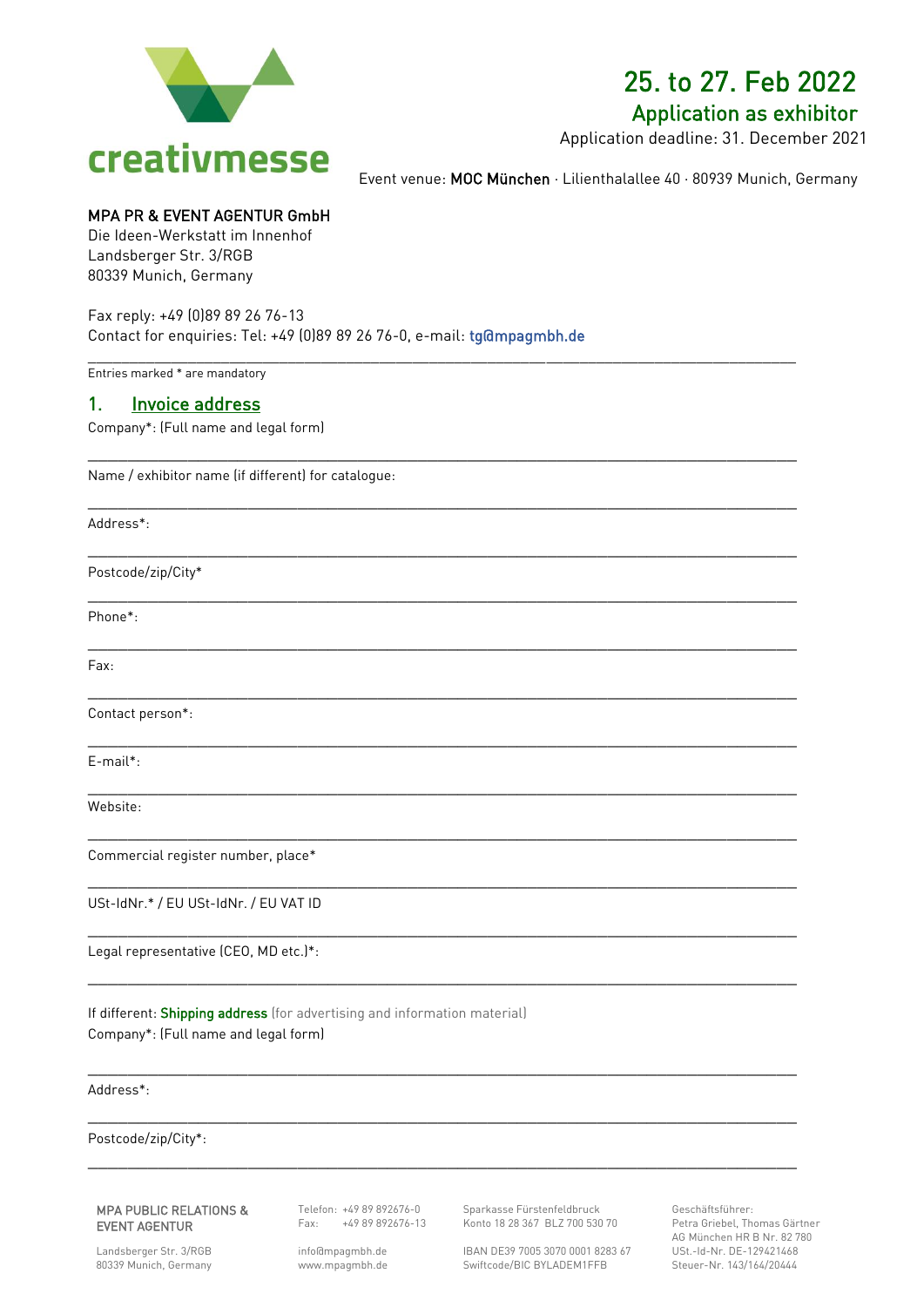

# 25. to 27. Feb 2022

Application as exhibitor

Application deadline: 31. December 2021

Event venue: MOC München · Lilienthalallee 40 · 80939 Munich, Germany

### 2. Order for stand space only

Order stand space only here, excluding electricity, system partition walls, rental furniture or other extras. Please see

Section 5 for further information on system partition walls and any further extras required. A 50% discount is given on workshop space. The promoter reserves the right to review workshop space and adjust the invoiced amount subsequently if on-site circumstances require.

### 2.1. Stand space only

|                                                                                        |                      |                                     | Width x depth<br>(in m) | Total area in m <sup>2</sup> | Workshop-area (max<br>50%; complete Sections<br>3.84. |
|----------------------------------------------------------------------------------------|----------------------|-------------------------------------|-------------------------|------------------------------|-------------------------------------------------------|
| In-line stand<br>(Reihenstand)                                                         | €46,-/m <sup>2</sup> | . .                                 |                         |                              |                                                       |
| In-line corner stand <sup>1</sup><br>(limited) (Reiheneckstand)                        | €48,-/m <sup>2</sup> |                                     |                         |                              |                                                       |
| Corner stand<br>(limited)(Eckstand)                                                    | €50,-/m <sup>2</sup> |                                     |                         |                              |                                                       |
| End-of-row stand <sup>2</sup><br>(limited) (Reihenkopfstand)                           | €55,-/m <sup>2</sup> |                                     |                         |                              |                                                       |
| Peninsula stand<br>(Kopfstand)                                                         | €57,-/m <sup>2</sup> |                                     |                         |                              |                                                       |
| <b>Island stand (Blockstand)</b><br>the property of the control of the<br>$\mathbf{A}$ | €59,-/m <sup>2</sup> | the contract of the contract of the |                         |                              |                                                       |

Any special requests concerning stand location:

### 2.2. Stand space only for catering

|                                     |                      | Width x depth | (in m) | Total area in m <sup>2</sup> |  |
|-------------------------------------|----------------------|---------------|--------|------------------------------|--|
| In-line stand<br>(Reihenstand)      | €65,-/m <sup>2</sup> |               |        |                              |  |
| Corner stand<br>(limited)(Eckstand) | €69,-/m <sup>2</sup> |               |        |                              |  |
| Peninsula stand<br>(Kopfstand)      | €75,-/m <sup>2</sup> |               |        |                              |  |
| Island stand (Blockstand)           | €79,-/m <sup>2</sup> |               |        |                              |  |

The following products will be supplied (promoter reserves the right to prohibit specific products, especially beverages):

MPA PUBLIC RELATIONS & EVENT AGENTUR

Telefon: +49 89 892676-0 Fax: +49 89 892676-13 Sparkasse Fürstenfeldbruck Konto 18 28 367 BLZ 700 530 70

IBAN DE39 7005 3070 0001 8283 67 Swiftcode/BIC BYLADEM1FFB

Geschäftsführer: Petra Griebel, Thomas Gärtner AG München HR B Nr. 82 780 USt.-Id-Nr. DE-129421468 Steuer-Nr. 143/164/20444

1

[info@m](about:blank)pagmbh.de www.mpagmbh.de

<sup>1</sup> Stand open on two sides but bounded by only one aisle, not two (owing to limited number of corner stands). <sup>2</sup> Stand open on three sides but bounded by only one aisle, not three (owing to limited number of corner stands).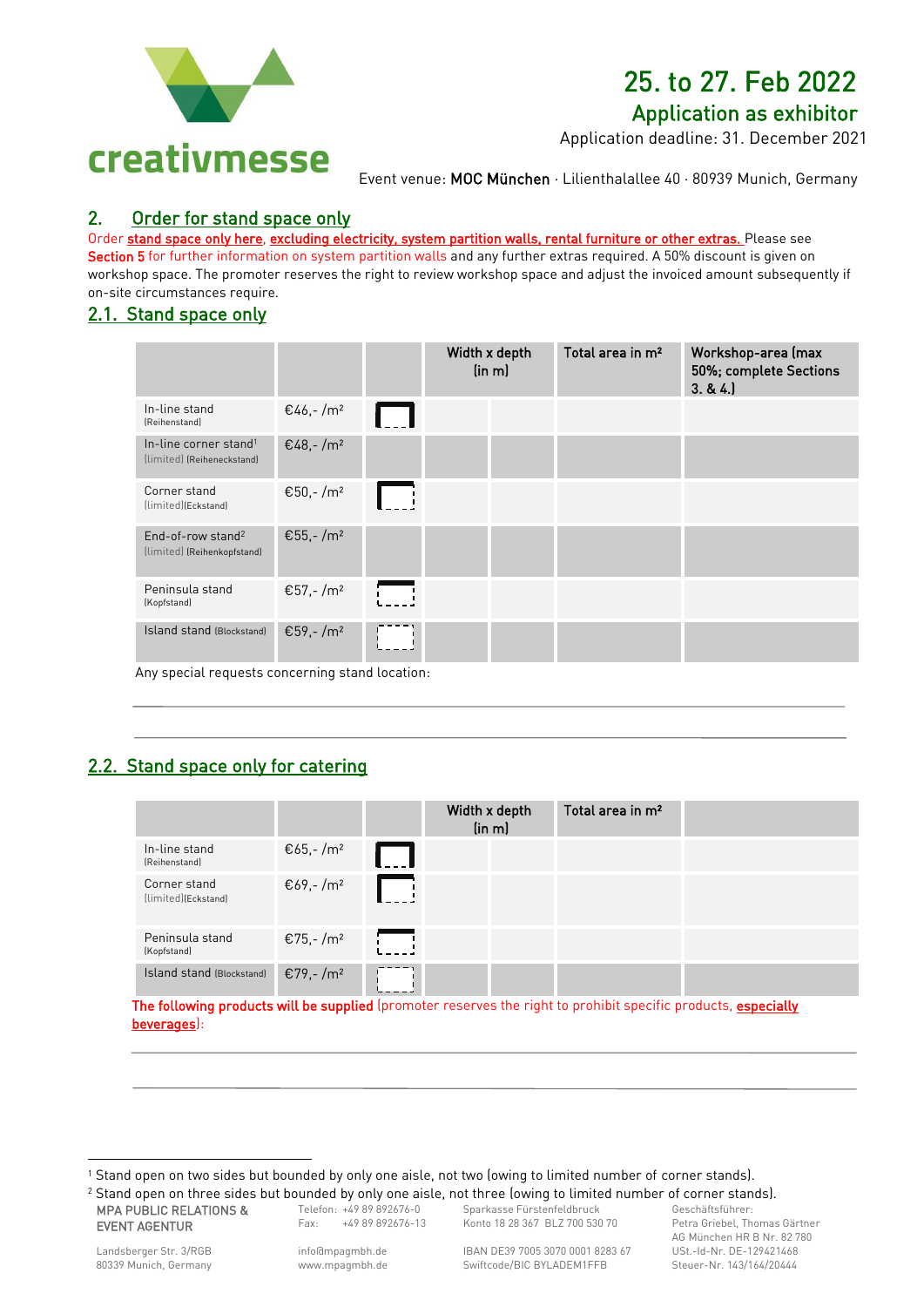

## 25. to 27. Feb 2022

### Application as exhibitor

**Reset**

Application deadline: 31. December 2021

Event venue: MOC München · Lilienthalallee 40 · 80939 Munich, Germany

### 3. Your product range/events

Please list your product range /events. This information will be included in our catalogue/visitor information.

| The following generic terms fit our product range<br>the best:                                                                                                                                                                                                                                   |                                                                                                                                                                                                                                                                                       | We will be offering <u>workshops. T</u> hese workshops will be<br>$\lambda$ free of charge                                                          |
|--------------------------------------------------------------------------------------------------------------------------------------------------------------------------------------------------------------------------------------------------------------------------------------------------|---------------------------------------------------------------------------------------------------------------------------------------------------------------------------------------------------------------------------------------------------------------------------------------|-----------------------------------------------------------------------------------------------------------------------------------------------------|
| ⁄Manuals<br>Appliqués<br>Crafting<br><b>Ribbons</b><br>Badges<br>)Books<br>Decorative Articles<br>Printing<br>Encaustic<br>Felting<br><sup>)</sup> Dyeing<br>Floristry<br><sup>)</sup> Glass Art<br>Crocheting<br>Calligraphy<br>Buttons<br><b>Creative Cuisine</b><br>Arts & Crafts<br>Sundries | Leatherware<br>Painting<br><b>Painting Supplies</b><br>Paper<br>Patchwork/Quilt<br>)Beads<br>$\Box$ Jewellery<br>Sewing Pattern<br>Scrapbooking<br>Stamps<br><b>Embroidery</b><br>Fabrics<br>Knitting<br>∕Bags<br>Teddies / Dolls<br>Textiles<br>Upcycling<br>Wool)<br>Child-oriented | Ocharged at material costs<br>Please describe your workshop programme as exactly as<br>possible. (The given description may be subject to change.): |
| Miscellaneous:                                                                                                                                                                                                                                                                                   |                                                                                                                                                                                                                                                                                       |                                                                                                                                                     |
|                                                                                                                                                                                                                                                                                                  |                                                                                                                                                                                                                                                                                       |                                                                                                                                                     |

#### MPA PUBLIC RELATIONS & EVENT AGENTUR

Telefon: +49 89 892676-0 Fax: +49 89 892676-13

Landsberger Str. 3/RGB 80339 Munich, Germany [info@m](about:blank)pagmbh.de www.mpagmbh.de Sparkasse Fürstenfeldbruck Konto 18 28 367 BLZ 700 530 70

IBAN DE39 7005 3070 0001 8283 67 Swiftcode/BIC BYLADEM1FFB

Geschäftsführer: Petra Griebel, Thomas Gärtner AG München HR B Nr. 82 780 USt.-Id-Nr. DE-129421468 Steuer-Nr. 143/164/20444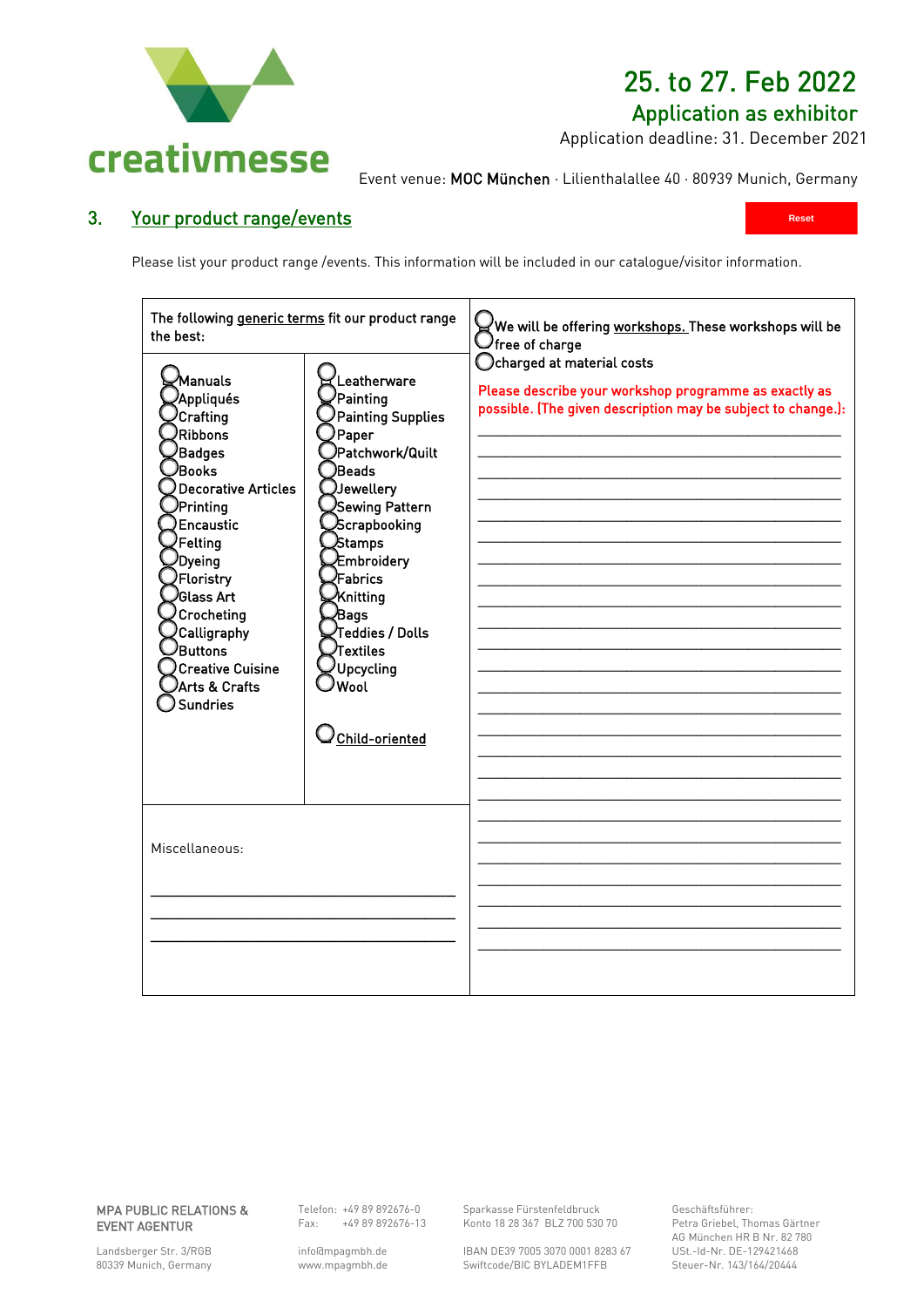

## 25. to 27. Feb 2022 Application as exhibitor

Application deadline: 31. December 2021

Event venue: MOC München · Lilienthalallee 40 · 80939 Munich, Germany

### 4. Workshop area

Please provide a sketch of the workshop area within your stand layout:



### 5. Additional Orders

### System-partition walls between your and adjacent stands are mandatory.

Please let us know if you do not have your own partitions. The organiser reserves the right to order partitions on site at the exhibitor's expense if the overall appearance of the event would otherwise be impaired. Flooring is not mandatory. For further orders (rental of furnishings, carpets, system partitions) please use the forms available on our website at www.creativmesse.de/cm/aussteller (from summer 2020 onwards).

### I have my own system partitions.

I do not have my own system partitions. Please send me the required order forms.

**Reset**

j

۱

MPA PUBLIC RELATIONS & EVENT AGENTUR

Telefon: +49 89 892676-0  $Fax: +4989892676-13$ 

Konto 18 28 367 BLZ 700 530 70

IBAN DE39 7005 3070 0001 8283 67 Swiftcode/BIC BYLADEM1FFB

Sparkasse Fürstenfeldbruck

Geschäftsführer: Petra Griebel, Thomas Gärtner AG München HR B Nr. 82 780 USt.-Id-Nr. DE-129421468 Steuer-Nr. 143/164/20444

Landsberger Str. 3/RGB 80339 Munich, Germany [info@m](about:blank)pagmbh.de www.mpagmbh.de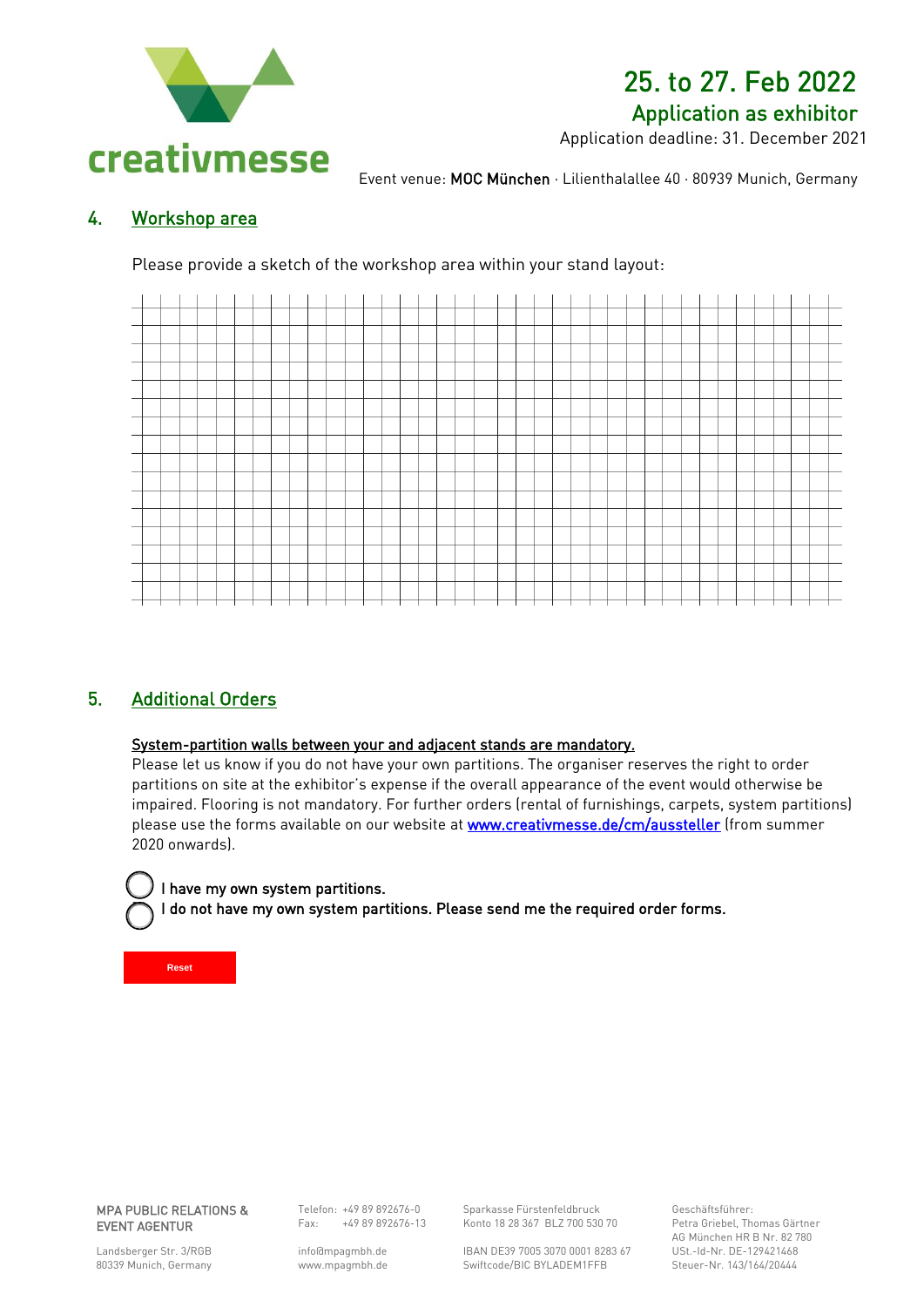

### 25. to 27. Feb 2022 Application as exhibitor

Application deadline: 31. December 2021

Event venue: MOC München · Lilienthalallee 40 · 80939 Munich, Germany

### 6. Co-exhibitors

An administrative charge of €100 per co-exhibitor will apply. Co-exhibitors will be listed in the catalogue (online and print). Please complete the following to confirm your registration of a co-exhibitor for CREATIVMESSE München 2021 and your coverage of the associated costs as stated:

| Company:           |  |  |  |
|--------------------|--|--|--|
| Contact person:    |  |  |  |
| Address:           |  |  |  |
| Postcode/zip/City: |  |  |  |
| E-mail:            |  |  |  |
|                    |  |  |  |

### 7. Mandatory extra fees/charges

Media charge: A mandatory media charge of €100 will apply for entries in the exhibitors' list (online and print), catalogue and digital press kit and for further services during the fair.

### 8. Extra services

You will receive free CREATIVMESSE promotional material in the form of leaflets, posters and the logo, sent to the given address. Please let us know how many leaflets and posters you need to distribute among your customers. Please do not hesitate to contact us if you need more material later.

| Please send:                                                                                                                                                                                                                                                                                                     |              |
|------------------------------------------------------------------------------------------------------------------------------------------------------------------------------------------------------------------------------------------------------------------------------------------------------------------|--------------|
| <b>Flyers</b><br>Posters<br>$\bigcirc$ We are interested in planning joint promotional activities<br>OAppearance as sponsor / cooperating partner (please contact me regarding this matter!)<br>I am also interested in attending your autumn exhibitions (voluminally spielwies n.de / www.forscha.de ). Please |              |
| send me the free exhibitors' documents for:<br>SPIELWIESN<br>FORSCHA                                                                                                                                                                                                                                             | <b>Reset</b> |

MPA PUBLIC RELATIONS & EVENT AGENTUR

Telefon: +49 89 892676-0 Fax: +49 89 892676-13 Sparkasse Fürstenfeldbruck Konto 18 28 367 BLZ 700 530 70

IBAN DE39 7005 3070 0001 8283 67 Swiftcode/BIC BYLADEM1FFB

Geschäftsführer: Petra Griebel, Thomas Gärtner AG München HR B Nr. 82 780 USt.-Id-Nr. DE-129421468 Steuer-Nr. 143/164/20444

Landsberger Str. 3/RGB 80339 Munich, Germany [info@m](about:blank)pagmbh.de www.mpagmbh.de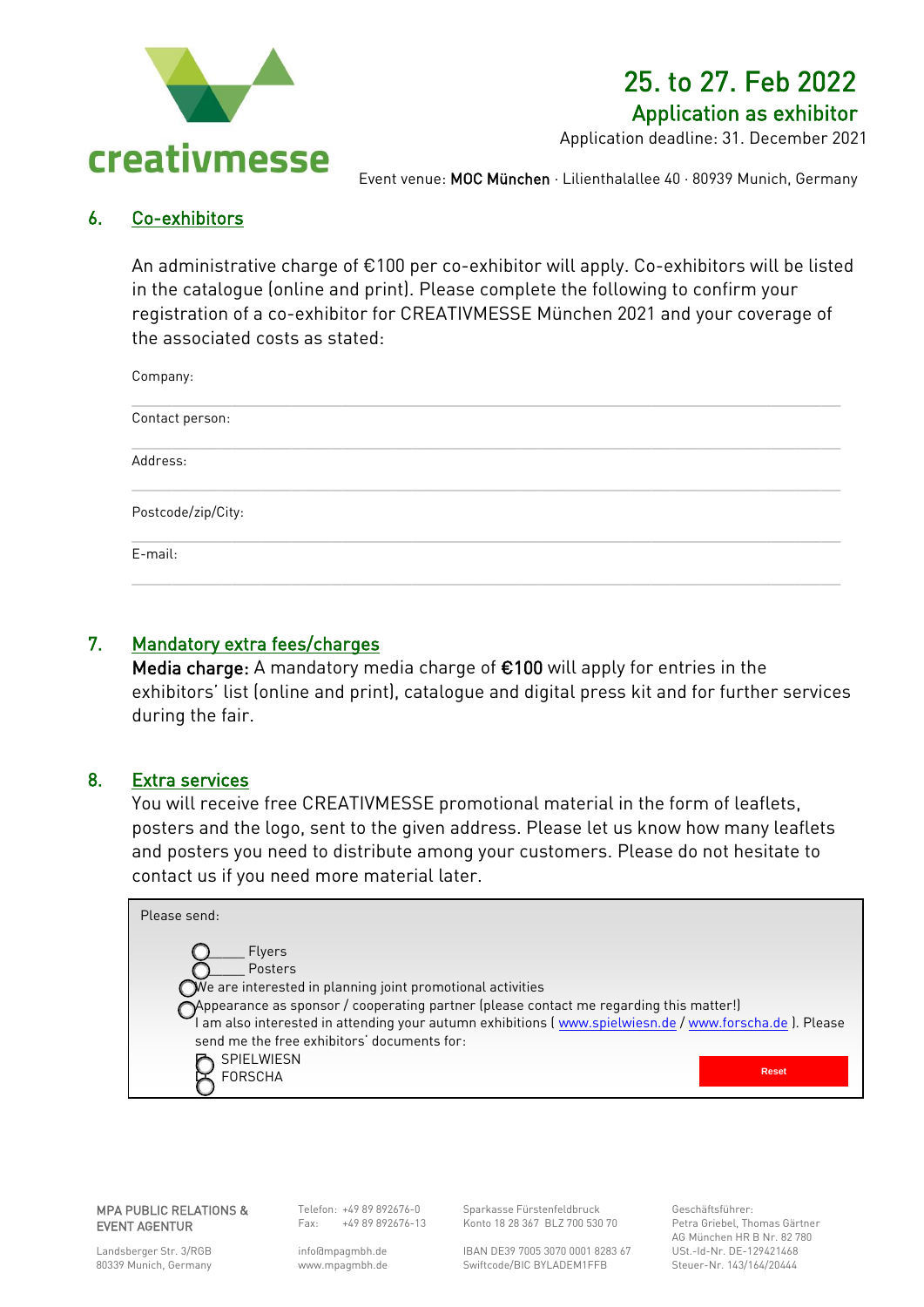

### 07. to 09. May 2021 Application as exhibitor

Application deadline: 28. February 2021

Event venue: MOC München · Lilienthalallee 40 · 80939 Munich, Germany

By signing and submitting this application form, I confirm my legal acceptance of the General Terms and Conditions in every respect. I confirm that all the objects and products mentioned above that will be exhibited are my property. By signing, the signatory confirms his/her status as authorized representative. All prices are shown in euros and exclude German VAT.

Place and date **Company stamp and legally binding signature** 

MPA PUBLIC RELATIONS & EVENT AGENTUR

Landsberger Str. 3/RGB 80339 Munich, Germany

Telefon: +49 89 892676-0 Fax: +49 89 892676-13

[info@m](about:blank)pagmbh.de www.mpagmbh.de Sparkasse Fürstenfeldbruck Konto 18 28 367 BLZ 700 530 70

IBAN DE39 7005 3070 0001 8283 67 Swiftcode/BIC BYLADEM1FFB

Geschäftsführer: Petra Griebel, Thomas Gärtner AG München HR B Nr. 82 780 USt.-Id-Nr. DE-129421468 Steuer-Nr. 143/164/20444